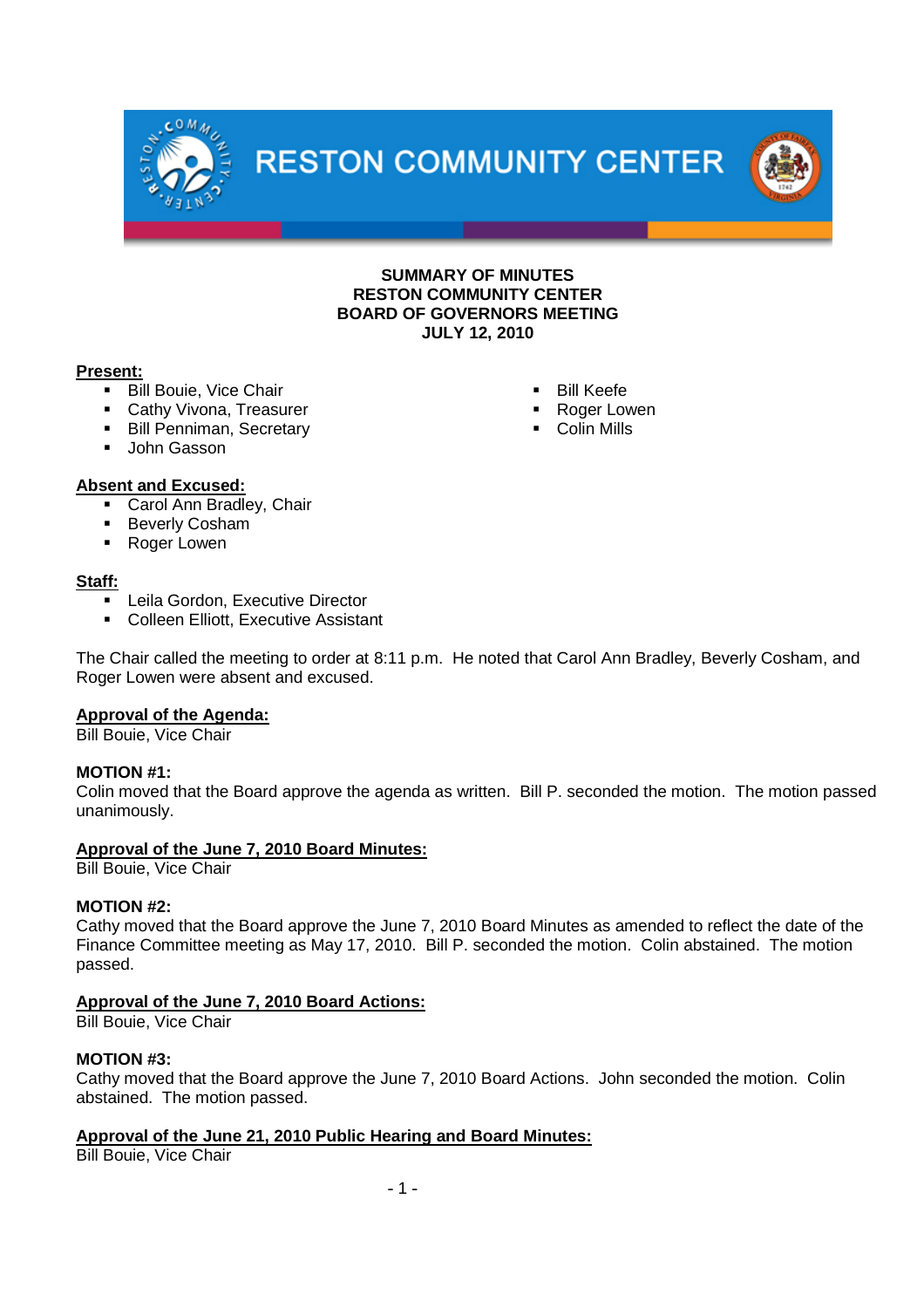## July 12, 2010 Board of Governors Meeting Minutes

## **MOTION #4:**

Colin moved that the Board approve the June 21, 2010 Public Hearing and Board minutes. Cathy seconded the motion. The motion passed unanimously.

## **Approval of the June 21, 2010 Board Actions:**

Bill Bouie, Vice Chair

#### **MOTION #5:**

Colin moved that the Board approve the June 21, 2010 Board Actions. Cathy seconded the motion. The motion passed unanimously.

#### **Vice Chair's Remarks**

The Vice Chair reported that he has been attending a lot of meetings, including for IPAR.

#### **Citizens Input**

No citizens were present.

## **Board Member Input on Activities Attended**

Bill K. stated that he has been participating in the ongoing discussions at the Reston Master Plan Special Study Task Force meetings and that the process is getting longer.

Colin stated that he has also been attending the Task Force meetings. He attended Reston Festival and said it was a wonderful event.

Cathy attended the Reston Festival, bridge, and a discussion of the book *Why I Don't Believe in Argentina*, which she enjoyed.

Bill P. has participated in Task Force meetings, the Reston Festival, and in the woodshop.

John has been working on IPAR fundraising efforts. He noted that the Glade Underpass project will be realized soon.

## **Committee Reports**

Bill B. reported that the Long Range Planning Committee met earlier in the evening and had a closed session during which no resolution, rule, contract, regulation, or motion was adopted, passed, or agreed to in the Executive Session as confirmed by unanimous vote of those present at the conclusion of the closed session. A motion was put forward from the Committee to the full Board.

## **MOTION #6**

Colin moved that the Board approve the revised FY11 budget to include the addition to capital projects funds designated for the build-out of the new unit at Lake Anne. Bill K. seconded the motion. The motion was approved unanimously.

#### **MOTION #7**

Colin moved that the Board approve the Committee report. Cathy seconded the motion. The motion passed unanimously.

## **Executive Director's Report**

Leila Gordon, Executive Director.

The report was summarized and submitted for the record. Leila stated that Reston Community Center may be able to assist with The Children's Science Center – which the group working on the project has decided to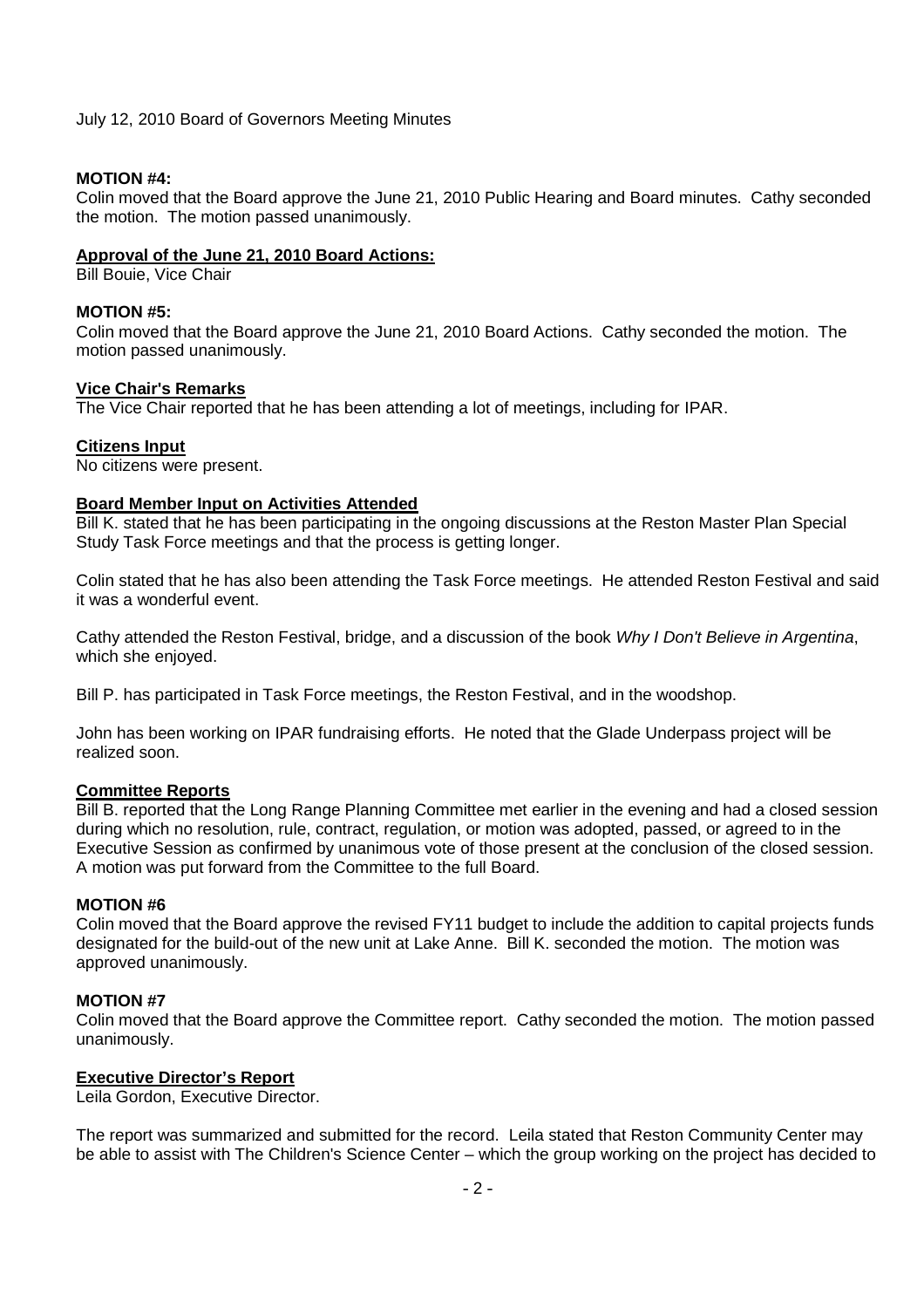## July 12, 2010 Board of Governors Meeting Minutes

locate in Reston – such as by hosting an event to raise public awareness about the Science Center. Their Executive Director, Mr. Rydzewski, may make a presentation to the RCC Board at a later date.

#### **Old Business**

There was no old business.

#### **New Business**

Bill P. asked if the Board had any suggestions they would like to put forward to the Reston Master Plan Special Study Task Force. Bill K. suggested that the Board put together proposed text to forward to the Task Force. Bill B. stated that the Park Authority has been working with the Reston North group and other groups on proffers and combined efforts. He also stated that standards for urban parks have been developed by the Park Authority. He noted that Arrowbrook Park in Herndon is an excellent example of a successful parks related proffer.

Leila noted that the community has demonstrated a need and desire for facilities including a 50 meter pool and indoor courts, as well as for a larger theatre. RCC will put together a bulleted document for the Task Force to include policy guidelines and priorities for amenities. Bill K. stated that IPAR should be included.

## **Adjournment**

#### **MOTION #8:**

Colin moved that the meeting be adjourned. Bill P. seconded the motion. The motion passed unanimously.

The Vice Chair adjourned the meeting at 8:33 p.m.

William Penniman, Board Secretary

September 13, 2010 Date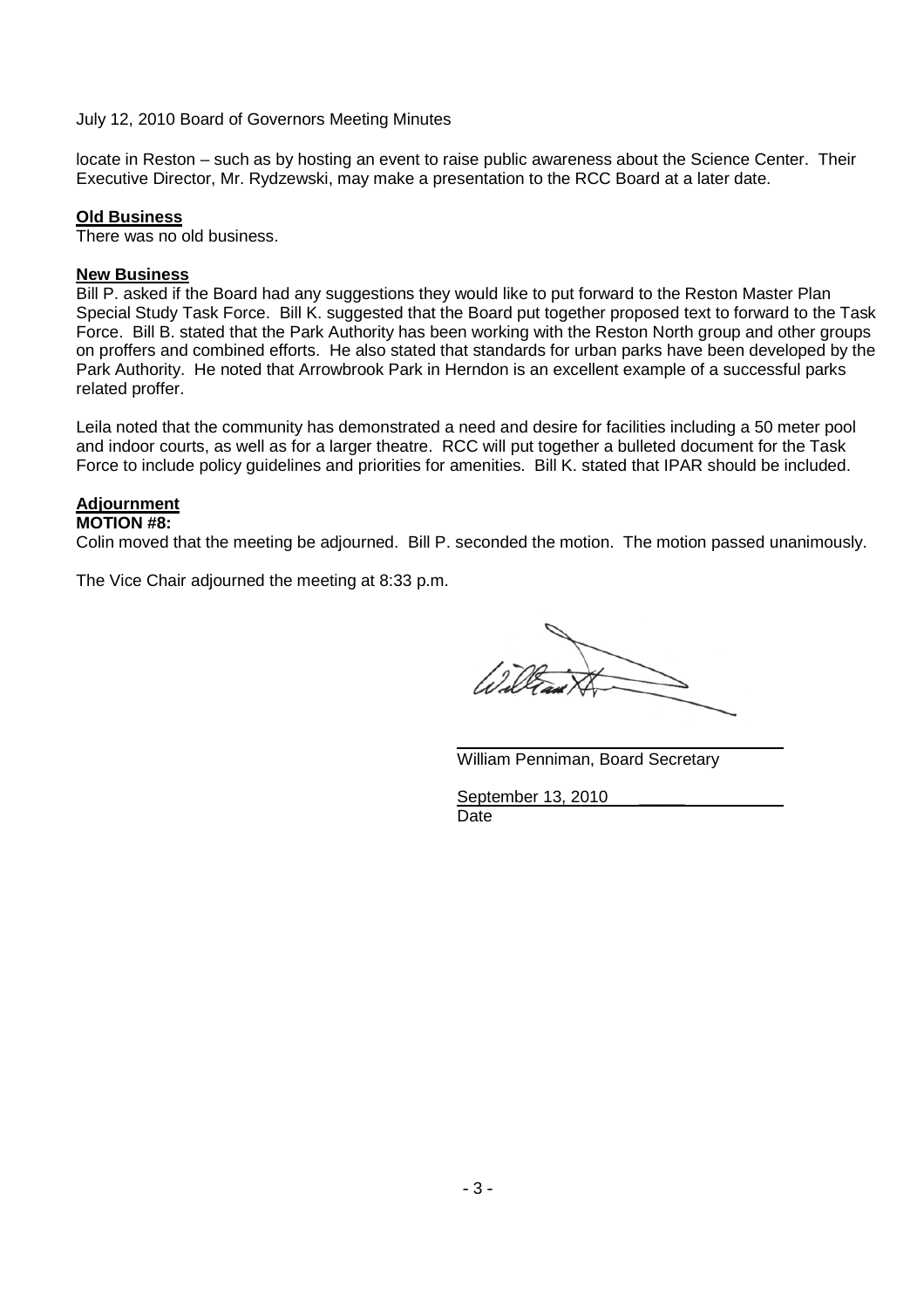July 12, 2010 Board of Governors Meeting Minutes

#### **RESTON COMMUNITY CENTER BOARD ACTIONS**

**TAKEN AT BOARD OF GOVERNORS MEETING ON JULY 12, 2010**

| $10 - 7 - 12 - 1$ | <b>Bd</b> | That the Board approve the agenda.                                                                                                                                |
|-------------------|-----------|-------------------------------------------------------------------------------------------------------------------------------------------------------------------|
| $10 - 7 - 12 - 2$ | <b>Bd</b> | That the Board approve the June 7, 2010 Board minutes as<br>amended.                                                                                              |
| $10 - 7 - 12 - 3$ | <b>Bd</b> | That the Board approve the June 7, 2010 Board actions.                                                                                                            |
| $10 - 7 - 12 - 4$ | <b>Bd</b> | That the Board approve the June 21, 2010 Board minutes.                                                                                                           |
| $10 - 7 - 12 - 5$ | <b>Bd</b> | That the Board approve the June 21, 2010 Board actions.                                                                                                           |
| $10 - 7 - 12 - 6$ | <b>Bd</b> | That the Board approve the revised FY11 budget to include the<br>addition to capital projects funds designated for the build-out of<br>the new unit at Lake Anne. |
| $10 - 7 - 12 - 7$ | <b>Bd</b> | That the Board approve the Committee report.                                                                                                                      |
| $10 - 7 - 12 - 8$ | <b>Bd</b> | That the meeting be adjourned.                                                                                                                                    |

Wal

William Penniman, Board Secretary

 $\overline{\phantom{a}}$ 

September 13, 2010 \_\_\_\_\_\_ Date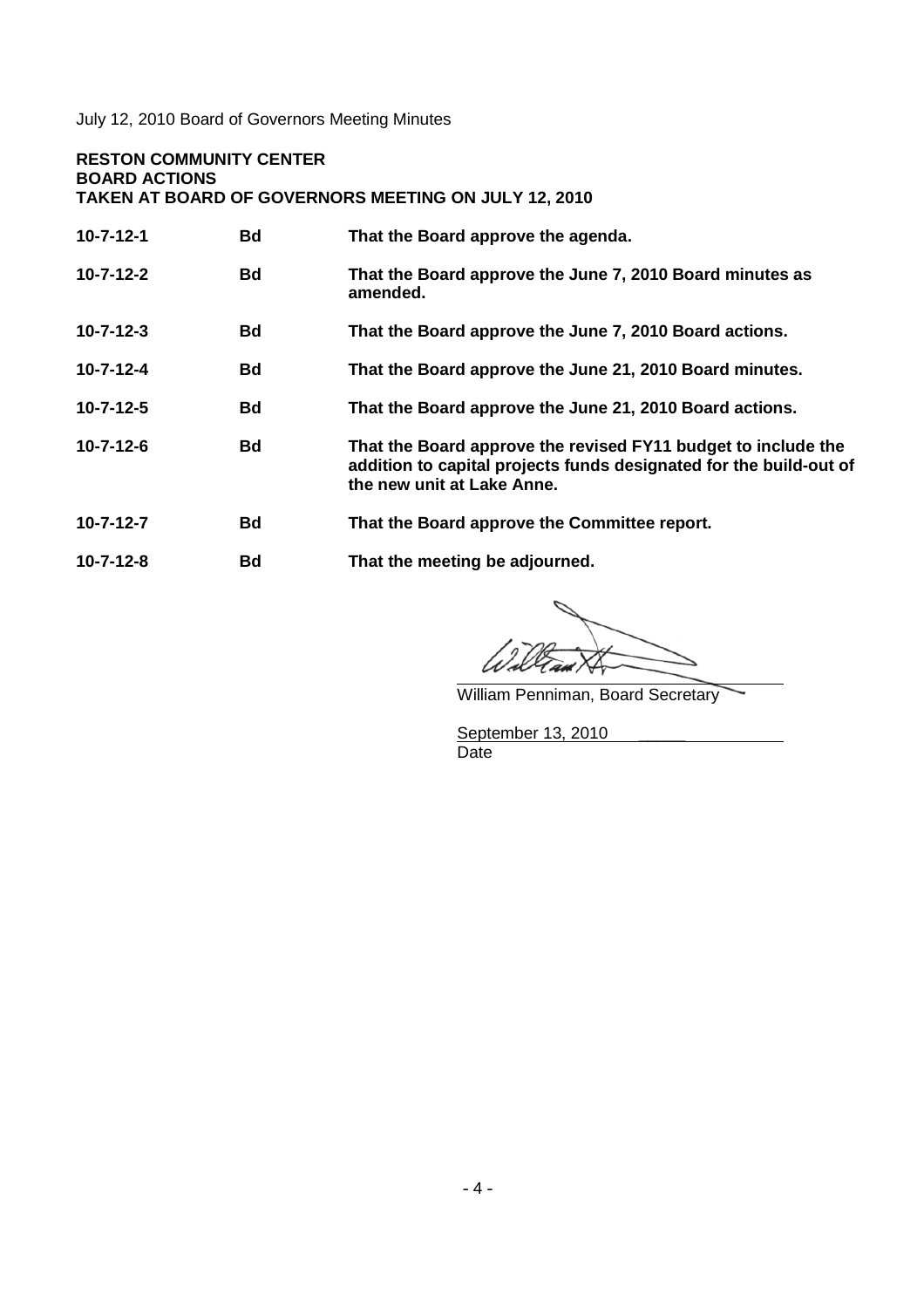

# **M E M O R A N D U M**

**DATE:** July 13, 2010

**TO:** RCC Board of Governors

**FROM**: Bill Bouie Chair, Long Range Planning Committee

**SUBJECT:** July 12, 2010 Long Range Planning Committee Meeting

The Long Range Planning Committee met on Monday, July 12, 2010. Present were: Bill Penniman

- Bill Bouie, Chair
- John Gasson
- Colin Mills

Absent and excused:

- Carol Ann Bradley, RCC Board Chair
- **Beverly Cosham**
- Bill Keefe
- Roger Lowen

Cathy Vivona

Attending from the RCC staff:

- Leila Gordon, Executive Director
- Colleen Elliott, Executive Assistant

The Chair called the meeting to order at 7:14 p.m.

In accordance with Virginia Code Section 2.2-3712, Cathy moved that the Long Range Planning Committee convene in closed session for the discussion or consideration of the acquisition of real property for a public purpose pursuant to Subsection A(3) of Virginia Code Section 2.2-3711 of the Virginia Freedom of Information Act. John seconded the motion. The motion passed unanimously. The closed session was convened at 7:15 p.m.

The closed session concluded at 7:53 p.m.

In accordance with Virginia Code Section 2.2-3712, Cathy moved that the Long Range Planning Committee certify by a recorded vote of all present in our closed session that to the best of each member's knowledge, (i) only public business matters lawfully exempted from the open meeting requirements of the Virginia Freedom of Information Act and (ii) only such public business related to the discussion or consideration of the acquisition of real property for a public purpose was discussed in that closed session by the members of the Long Range Planning Committee. Colin seconded the motion. The motion passed unanimously with all Committee members voting in agreement with the certification

Leila reported that she attended the Reston Association meeting on July 1. RA is having a special meeting this evening (July 12) to determine what their advice to the Reston Master Plan Special Study Task Force will be. Leila told RA that she hoped they would mirror the element of the Park Authority, RA, and RCC presentation to the Task Force with the stated position that the provision of recreational amenities should be accomplished through joint support by Fairfax County, RCC, and RA.